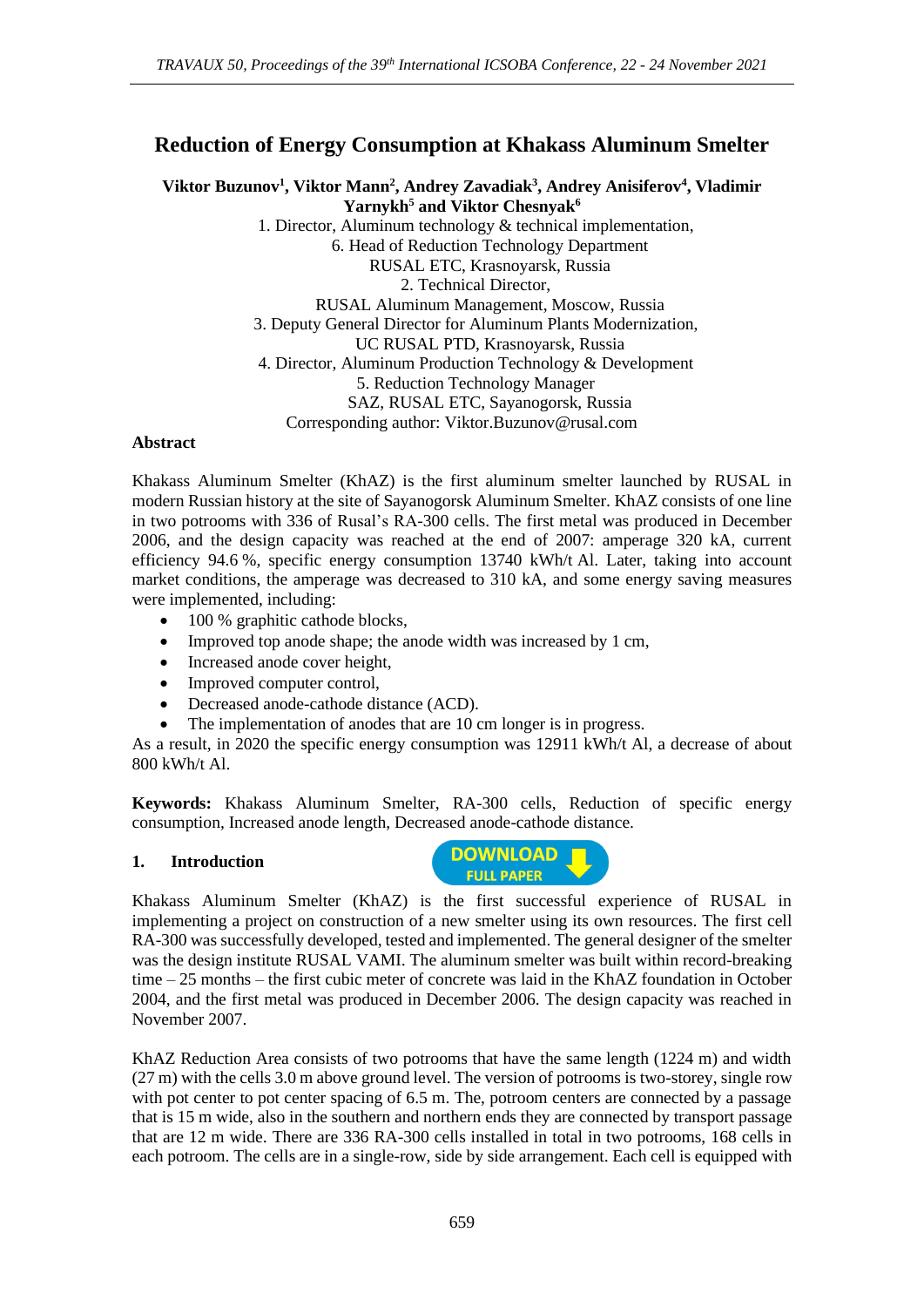four automated alumina point feeders and one automated aluminum fluoride point feeder, the anode body consists of 36 three-studded anodes each 1445 x 700 x 605 mm in size (in accordance with the initial project), the cathode shell is a single self-supporting unit, the side lining is siliconcarbide, the bottom is made of 48 carbon blocks with a graphite content of 30 %.

The potline is equipped with two Dry Gas Treatment Centers. Alumina is fed to bins of the automated alumina point feeder by a centralized alumina distribution system. Maintenance of cells is carried out by eleven pot tending assemblies. To fill pot tending assemblies with the covering material, there are 4 filling units for pot tending assemblies installed in each potline. Anode cover bath is reprocessed at Crushing Area located between pot rooms. Cells are controlled by the Process Control System SAAT developed in-house by RUSAL.

The following parameters of the potline were considered in the design stage:

- Amperage 310 kA;
- Current efficiency 94.5 %;

- Specific gross anode consumption – 553 kg/t Al;

- Specific process power consumption – not more than 13 400 kWh/t Al (here and farther 1 t is specified as 1000 kg);

- Design capacity of the smelter – 278 836 tpy.

After the potline was commissioned in 2009–2012, the following results were achieved:

- Amperage 320 kA;
- Current efficiency 94.6 %;
- Specific gross anode consumption 529.8 kg/t Al;
- Specific process power consumption 13 760 kWh/t Al;
- Primary aluminum production output 298 056 tpy.

## **2. Main Technical Solutions**

## **2.1 Implementation of 100 % Graphitic Cathode Blocks**

One of the ways selected to improve the power efficiency of RA-300 cells, in order to achieve the specific energy consumption lower than the designed value, was increasing the graphite content in the cathode blocks from 30 to 100 %. Test results showed that that allows to reduce the cathode voltage drop by ~20 mV (Figure 1).



**Figure 1. Cathode voltage drop on cells with 100 % and 30 % graphitic cathode blocks.**